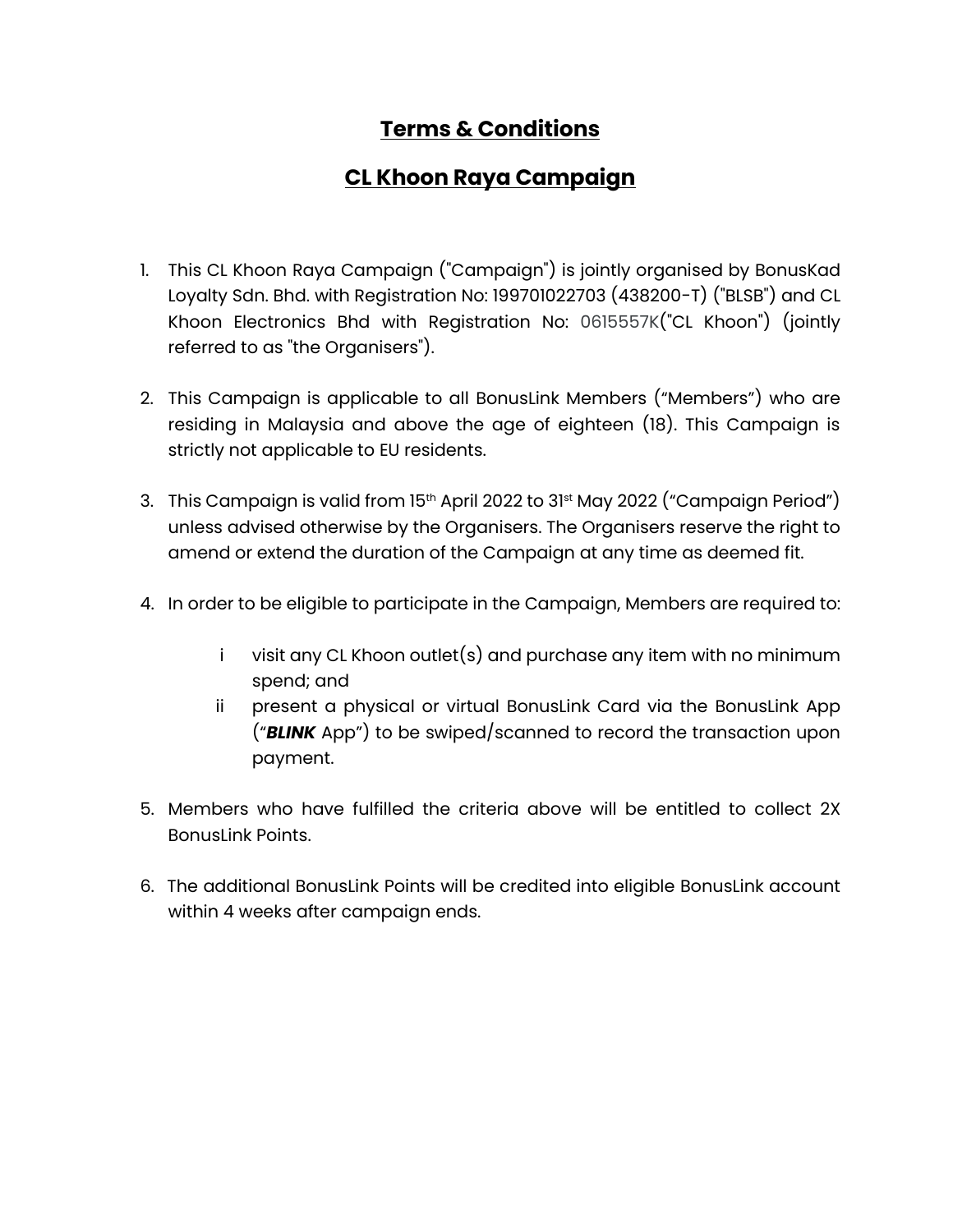## **GENERAL TERMS & CONDITIONS**

- 1. By participating in this Campaign, Members are deemed to have read, understood and agreed to be legally bound by the Terms and Conditions of this Campaign as stated herein and any additional Terms and Conditions stipulated by the Organisers from time to time (as may be applicable) including all decisions of the Organisers in all matters without limitation or qualification related thereto.
- 2. All Organisers' decisions on all matters including but not limited to the eligibility of the Members and/or Campaign mechanics for this Campaign or in the event of any dispute shall be final and binding and no correspondence or appeals shall be entertained.
- 3. The Organisers reserve the absolute right, at any time, to verify the validity of any successful transactions and/or eligible Members at any point in time.
- 4. Retrospective claims by Members for the award of BonusLink Points will not be entertained. Any request by Members to provide their BonusLink Card Number and/or to be eligible for BonusLink Points after exiting the outlets or dedicated page in *BLINK* app will not be entertained. Only Members who fulfill the Campaign Terms and Conditions shall be eligible for the award of BonusLink Points.
- 5. The Organisers reserve the absolute right to revise the BonusLink Points to be awarded from time to time without any prior notice to any party including but not limited to the Members.
- 6. The Organisers reserve the right at their sole discretion to disqualify any Member and/or to retract or forfeit the award of BonusLink Points from any Member if they believe the Member has (singularly or jointly with any other Member) undertaken fraudulent practice and/or activities to earn the BonusLink Points or undertaken any activities that are or may be harmful to this Campaign or to the Organisers.
- 7. The Organisers reserve the absolute right to cancel, terminate or suspend the Campaign with or without any prior notice and/or assigning any reason. For the avoidance of doubt, any cancellation, termination or suspension of the Campaign by the Organisers shall not entitle any party including but not limited